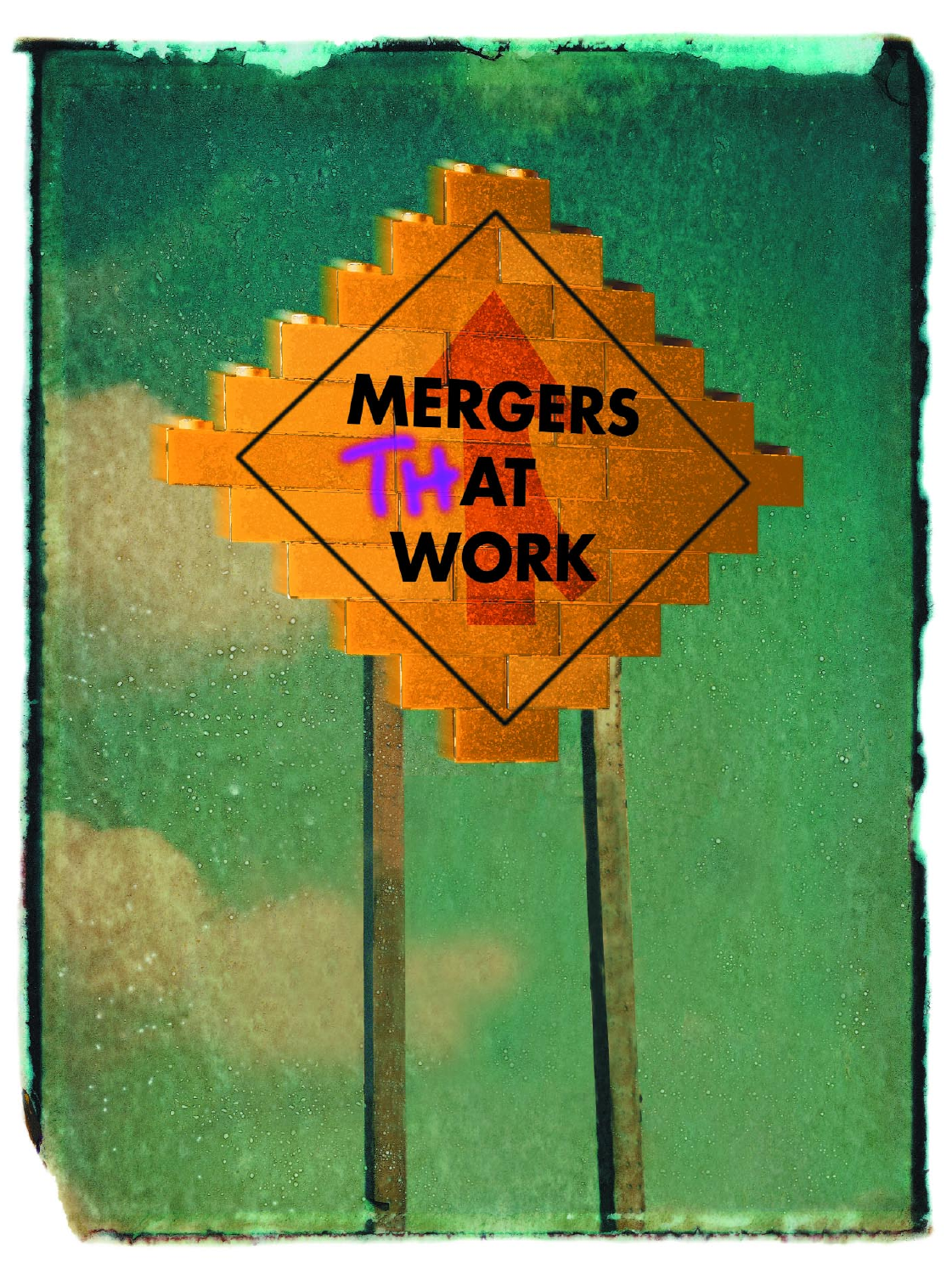

# **Here's What's Working at Mergers of Equals**

BY JEFF COBURN AND BRUCE HEINTZ

F or many U.S. law firms, the late 20th century brought unprecedented growth and prosperity. Unfortunately, for many law firm leaders, this has also been a time of unprecedented anxiety.

For law firms throughout the United States, the gap has never been wider between short-term success and longterm uncertainty. As law firm leaders look beyond their short-term success to their longer-term future, many are growing concerned about what they see:

- a gradually eroding market share;
- the widening gap between top-tier firms and the rest;
- greater difficulty recruiting and retaining top lawyers; and
- a harder time attracting good clients and premium work.

Growing evidence suggests that size is becoming a significant factor in the U.S. legal industry. According to the *National Law Journal's* most recent NLJ 250, the largest firms are getting larger at the expense of their smaller brethren. In 2000, U.S. mega firms those with more than 500 lawyers grew 14 percent. During the same period, firms in the  $250 +$  attorney category grew 9.4 percent, while those with fewer than 200 lawyers grew only 2.5 percent.

There is also evidence that the largest firms are more profitable than smaller ones. Looking at 50 largest firms, there is a 50 percent difference in the average per-partner profitability between firms in the first decile (\$731,000 per partner) and those in the fifth decile (\$490,000). Further analysis suggests that average perpartner profitability drops the further down the AmLaw 200 list you go.

A growing number of law firms are concerned that their lack of size, depth and geographic reach may be preventing them from competing at the higher end of the market. In addition, the challenge facing most smaller and mid-sized firms – and many larger firms as well – is how to break out from the world of undifferentiated law firms into something more distinctive.

Overcoming "commodification" is one of the most formidable challenges facing law firm leaders.

Against this backdrop, as law firm leaders look out five or 10 years, many are wondering whether their firm is both the "right size" and the "right shape" not only to survive but, more importantly, to thrive in the hypercompetitive legal market of the future. At their retreats and in their management committee meetings, these management professionals are asking themselves some tough questions:

- Are we competing at the right level in our market? How can we move to a higher tier?
- Are we getting "invited to the party" enough? When we are, are we winning?
- What do our clients expect from us? What aspects of their legal needs are we not capable of handling?
- To what extent do we need to significantly strengthen or grow our existing practices — or add new ones? Could we take some practices national if they were larger and deeper?
- Do we have the right "platform" to ensure our longer-term success? Would being larger lead to higher profitability or provide us with a greater ability to invest in such areas as recruiting, marketing, and technology?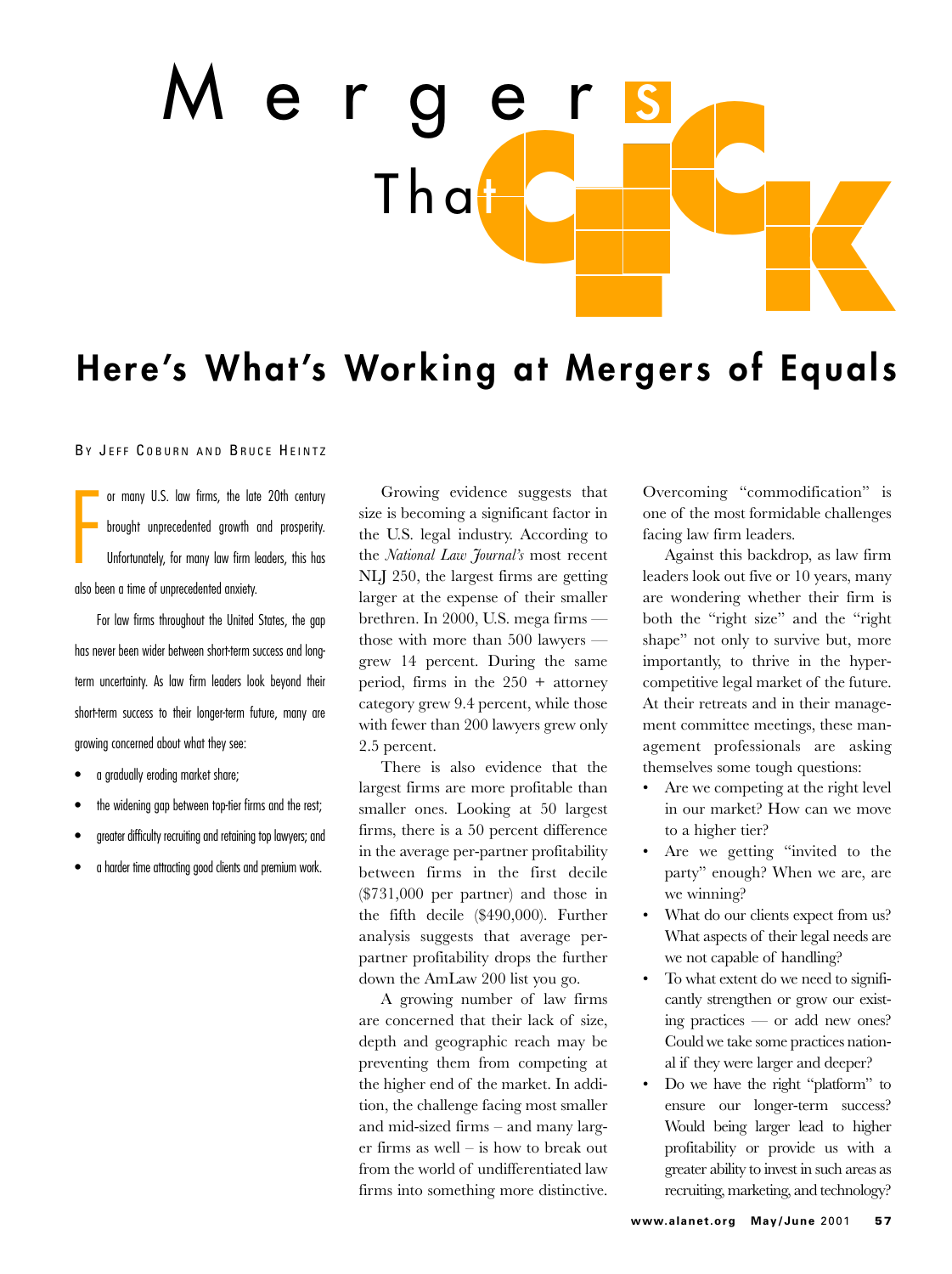Merging is a means to an end and not an end in itself. It is a means for achieving certain strategic objectives such as reaching critical mass in selected practice areas, offering greater depth of specialization, broadening the firm's existing service lines, diversifying into new services, enabling some practices to go national (or international) or extending the firm into new geographic markets.

Merging just to get larger — "bulking up" — is not in itself a justifiable end and should never be the sole rationale for seeking a merger. In this regard, the "merge or not to merge" debate currently raging in U.S. law firms is not about mergers at all. It's about the firm's need to "re-dimension" itself to achieve one or more of these strategic ends.

For law firm managers caught in the thick of this debate, it would be wise to first step back and think through the firm's strategic needs before initiating a merger search. Investing some time in a strategicgrowth plan can yield significant rewards in greater clarity, sharper focus and less wasted time once the merger search gets underway. Most importantly, this will provide the partnership with a shared vision around key issues such as firm size, breadth vs. depth, practice mix, geographic reach and future investment priorities. Having agreement on these issues will provide the firm with a clearer strategic framework within which to answer the central question: Do we need to grow and, if so, by how much and by what means?

For firms that decide to grow through combination, there are four basic alternatives:

- 1. Acquire individual attorneys or groups.
- 2. Acquire smaller whole firms.
- 3. Be acquired by a larger firm.
- 4. Merge with a firm of the same size ("merger-of-equals").

A merger-of-equals has become increasingly attractive form of combination to firms that don't want to lose their identity or independence by being acquired — but who also don't believe that growth through lateral recruiting will be sufficient to achieve their longterm goals. For these firms, the mergerof-equals allows them to both grow substantially and still retain control over their destiny.

decade there have been no cases of failed mergers-of-equals involving firms with more than 50 attorneys.);

less expensive in professional advisory costs than combinations involving individual lateral acquisitions, especially if they involve

*"In any combination of two law firms, there will always be some degree of inequality between the two parties in terms of size, profitability, practice strength, firm reputation, geographic market potential, balance sheet attractiveness and strength of management."*

However, there is no such thing as a true "merger-of-equals." In any combination of two law firms, there will always be some degree of inequality between the two parties in terms of size, profitability, practice strength, firm reputation, geographic market potential, balance sheet attractiveness and strength of management. The fundamental difference between a merger and an acquisition lies in the extent to which the two parties attempt to go halfway in structuring the post-merger firm – e.g. the use of a shared name, the balance of power in the merged firm's governance and the extent to which practice leaders are selected from both firms.

There are a number of benefits to a merger-of-equals over other forms of law firm combination:

- ability to satisfy long-term expansion goals in a single transaction vs. smaller, multiple acquisitions;
- achievement of significant growth without having to forego the firm's basic independence or identity;
- assurance that the two parties will bring their entire revenue base to the transaction — something that is usually not possible with lateral acquisitions;
- less risk of post-merger rejection than historically has been the case with lateral acquisitions in which small groups join with larger ones (To our knowledge, over the past

headhunters who charge up to 33 percent of each lateral attorney's compensation package;

- higher visibility and greater press than smaller acquisitions; and
- only realistic option for combining with a firm that, for whatever reason, does not want to be acquired.

Mergers-of-equals are not easy to consummate. As one firm manager said, "Putting two law firms together involves a lot of moving parts." The gestation time for larger mergers has averaged between 12 and 18 months. While no data are available, it is estimated that as many as four mergers-ofequals that are called off for every one that completes the combination.

A previous *Legal Management* issue (May-June 1998) explored the phenomenon of law firm mergers-ofequals (MOEs) and profiled a number of completed MOEs. In that article, the authors predicted that mergers-ofequals would become a preferred consolidation method for a growing number of firms. The purpose of this article is to revisit this hypothesis by examining some of the better known, recent mergers-of-equals.

#### **Cases in Point**

Relatively few mergers-of-equals have been carried out involving firms with more than 50 attorneys: 10 have closed during the past three years - more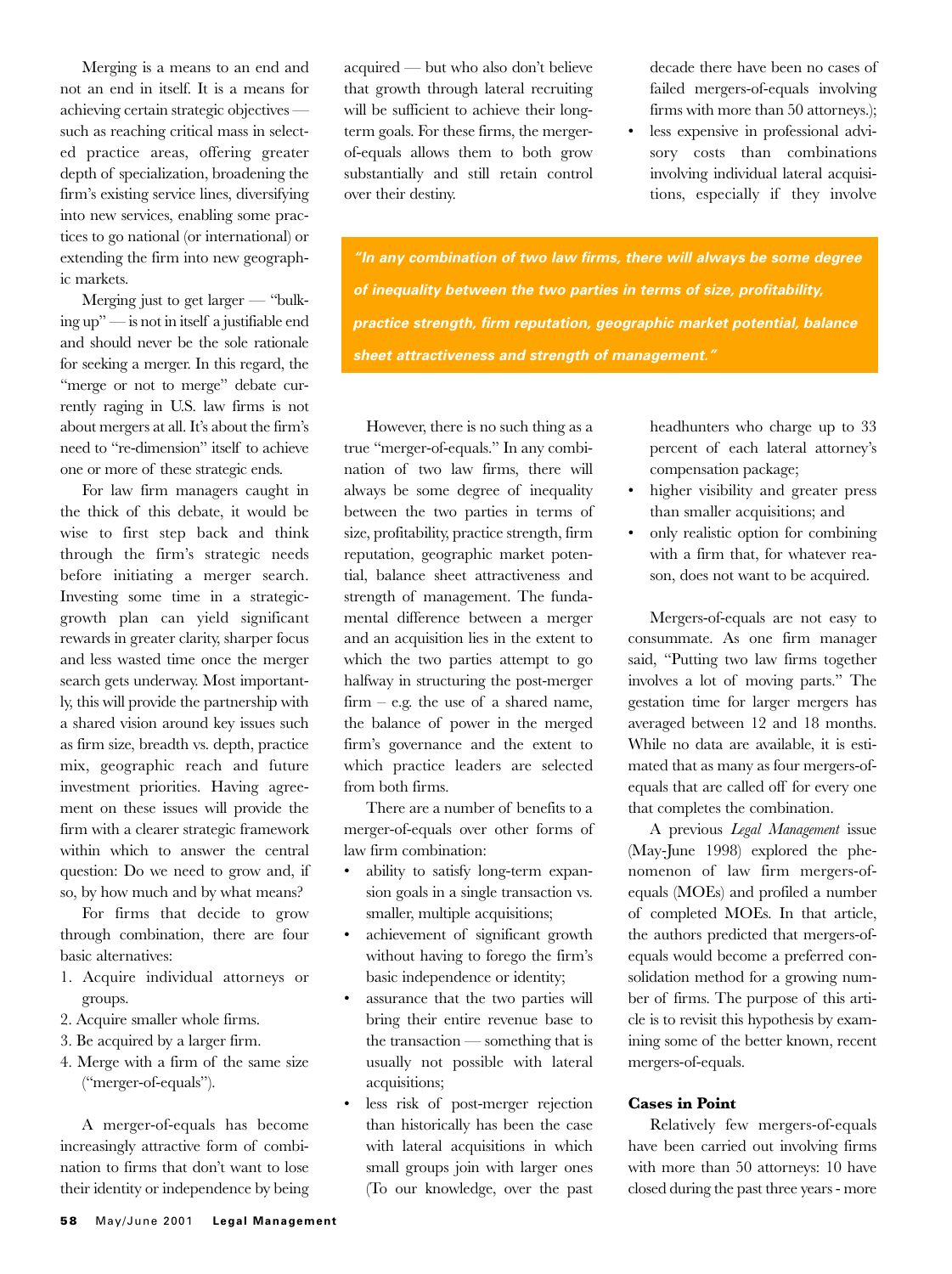than were closed over the previous decade — suggesting an acceleration of the MOE trend. Exhibit 1 contains a summary of the largest MOEs that have been consummated since 1996.

#### **Nixon Peabody**

In 1999, Nixon, Hargrave, Devans & Doyle, a 280-lawyer firm based in Rochester, New York, joined with Peabody & Brown, a 180-lawyer Boston-based firm, to form the 450 lawyer firm Nixon Peabody.

According to Co-Managing Partner Nestor Nicholas, "The legal industry is consolidating, and the top end of the market is growing at the expense of almost everyone else. Although Peabody & Brown was coming off several years of record growth and profitability, as we looked out over the longer term, we wondered how long the economic boom would last and were concerned about our ability to maintain market position with our current platform."

As the largest New York firm outside New York City, Nixon Hargrave was having difficulty altering its longstanding image as a "Rochester firm," despite the fact that it had developed significant offices in Washington, D.C. and New York City and, by 1999, had less than half its layers in Rochester. By adopting a merger strategy, the firm hoped to gain a presence in a major high-growth market, thereby creating a more balanced geographic platform for the future.

In short, Peabody and Brown's growth strategy sought new practices while Nixon Hargrave's sought new markets. In each other, the two firms found what they were looking for. For Peabody and Brown, Nixon Hargrave offered significant practice strength in public finance (Nixon had one of the largest U.S. bond practices), healthcare (an area Peabody had tried unsuccessfully to grow for years), and patent law. Nixon also had one of the largest trusts-and-estates practices in New York and, within it, had developed a practice in financial planning for corporate executives and entrepreneurs. This positioned the new firm to diversify into the lucrative investment management business, which they recently did with the acquisition of an investment advisory firm.

In addition to being located in Boston, one of the fastest-growing U.S. legal markets, Peabody & Brown offered Nixon Hargrave strengths in syndicated housing (to complement its public finance practice), developer-oriented real estate, and start-up companies.

"Peabody was primarily an entrepreneurial, middle-market firm that wanted to have more of an institutional corporate practice, whereas Nixon was primarily an institutional/corpo-

*"In short, Peabody and Brown's growth strategy sought new practices while Nixon Hargrave's sought new markets. In each other, the two firms found what they were looking for."*

rate firm that wanted to build a more middle-market/entrepreneurial practice," Nicholas explains. "In short, we wanted to be more like each other, and the merger has enabled us to blend our respective strengths."

Since the firms have been joined, Nixon Peabody has undertaken a number of engagements that neither firm would have been able to handle alone – including serving as lead counsel on two multi-billion-dollar corporate acquisitions and the firm's appointment as bond counsel in the recently announced New England Patriots stadium development project.

The firm also recently consummated a merger with a 17-lawyer intellectual property boutique in northern Virginia, thereby giving it a presence in that fast-growth market and bringing

the firm's total patent practice to more than 40 attorneys. "Neither of us could have attracted this firm on our own," Nicholas asserts.

Today, Nixon Peabody has grown to more than 500 attorneys, a net increase of more than 50 attorneys since the merger. "Most of this growth has come from attorneys who came to us because of the merger," Nicholas says. And, although it is only 18-months old, the merger has had a positive impact on the firm's per-partner profitability.

"This has been a great success on many fronts," Nicolas concludes. "We have created a super-regional firm with 11 offices in seven states, and with the bulk of our attorneys in Boston, New York and Washington. This is a major move forward from where both firms were only a few years ago."

#### **Piper Marbury Rudnick & Wolfe**

In November 1999, following nearly 18 months of discussions, Piper & Marbury, a 400-lawyer firm based in Baltimore, and Rudnick & Wolfe, a Chicago-based firm with 350 attorneys, signed an agreement to merge their firms into a new entity bearing the combined name of both firms.

"Both firms were doing quite well," says Lee Miller, Co-Managing Partner. "Both had recently gone through a similar strategic examination in which we asked ourselves questions such as: Where's the legal market going over the next five years? Where are we in the market today? And where are we likely to be tomorrow? How well positioned are we to compete effectively in the years to come?"

Co-Managing Partner Frank Burch adds, "From our standpoint at Piper & Marbury, we saw three things that suggested that delibarate, relatively slow growth, which worked well, might not suffice:

- First, we saw continued consolidation within our client base, which made us question if we could continue to adequately serve these larger companies.
- Second, we saw rapid globalization of the economy — this suggests that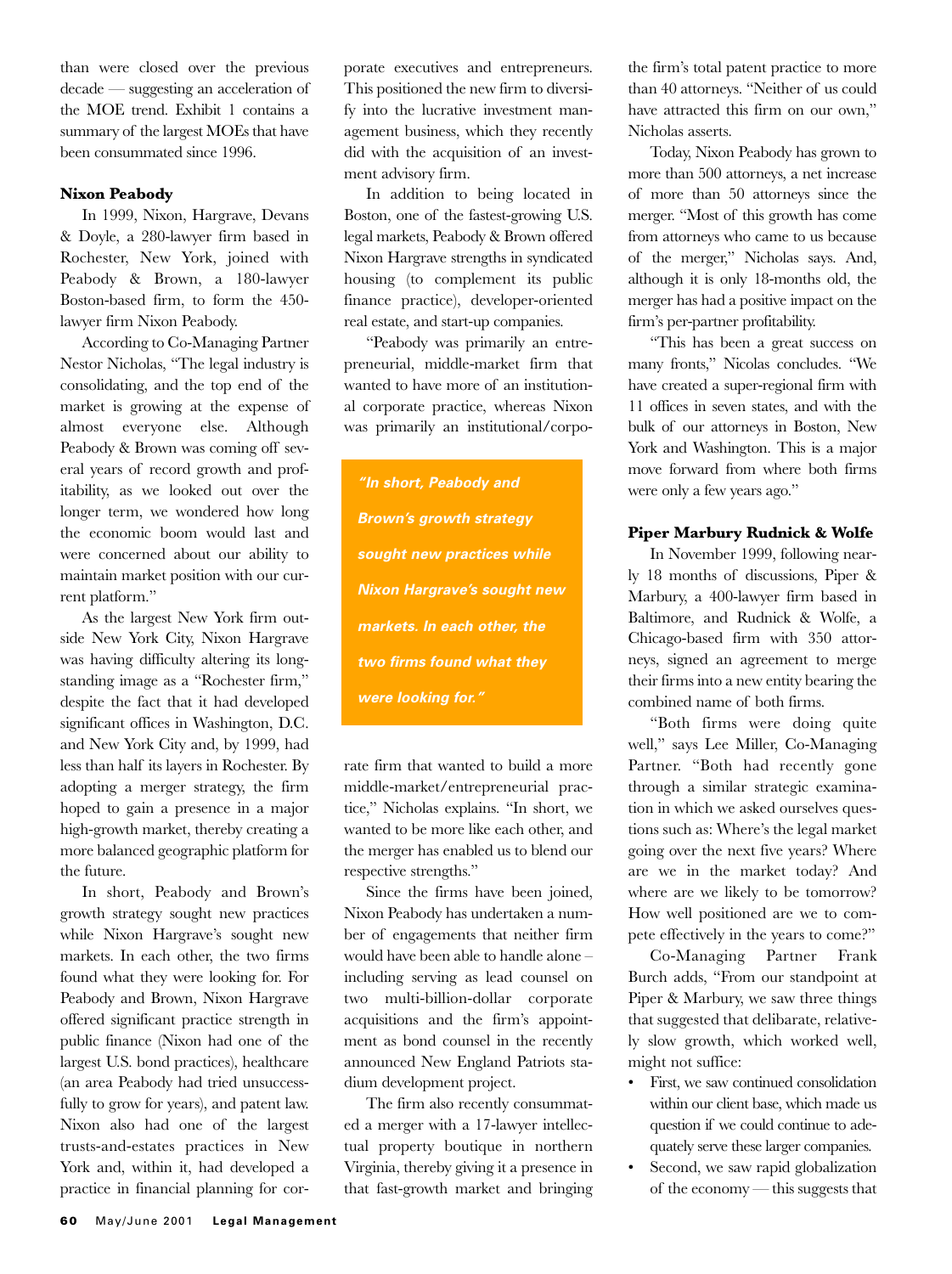# **Putting It Together**

Review These Recent Law Firm Mergers-of-Equals

| <b>YEAR</b> | FIRM $#1$                                                                                | FIRM $#2$                                                                            | <b>NEW FIRM</b>                                 |
|-------------|------------------------------------------------------------------------------------------|--------------------------------------------------------------------------------------|-------------------------------------------------|
| 2000        | Frost & Jacobs<br>(Cincinnati -180 attorneys)                                            | Brown, Todd & Heyburn<br>(Louisville - 175 attorneys)                                | <b>Frost Brown Todd</b>                         |
| 2000        | Pillsbury, Madison & Sutro<br>(San Francisco - 350 attorneys)                            | <b>Winthrop Stimson</b><br>(N.Y. - 300 attorneys)                                    | <b>Pillsbury Winthrop</b>                       |
| 2000        | <b>Troutman Sanders</b><br>(Atlanta - 260 attorneys)                                     | Mays & Valentine<br>(Richmond - 130 attorneys)                                       | <b>Troutman Sanders</b>                         |
| 1999        | <b>Nixon Hargrave</b><br><b>Devans &amp; Doyle</b><br>(Rochester, NY - 280 attorneys)    | Peabody & Brown<br>(Boston -180 attorneys)                                           | <b>Nixon Peabody</b>                            |
| 1999        | Pipe & Marbury<br>(Baltimore - 400 attorneys)                                            | Rudnick & Wolfe<br>(Chicago - 350 attorneys)                                         | <b>Piper Marbury</b><br>Rudnick & Wolfe         |
| 1998        | <b>Reid &amp; Priest</b><br>(New York - 160 attorneys)                                   | Thelen, Marin,<br><b>Johnson &amp; Bridges</b><br>(San Francisco - 195 attorneys)    | <b>Thelen, Reid &amp; Priest</b>                |
| 1998        | Weinberg & Green<br>(Baltimore - 60 attorneys)                                           | Saul, Ewing, Remick & Saul<br>(Philadelphia - 135 attorneys)                         | Saul, Ewing<br>Weinberg & Green                 |
| 1998        | <b>Blackwell, Sanders, Matheny,</b><br>Weary & Lombardi<br>(Kansas City - 200 attorneys) | Peper, Martin, Jensen,<br><b>Maichel &amp; Hetlage</b><br>(St. Louis - 85 attorneys) | <b>Blackwell Sanders</b><br><b>Peper Martin</b> |
| 1998        | Locke Purnell Rain Harrell<br>(Dallas - 216 attorneys)                                   | Liddell, Sapp, Zivley,<br>Hill & LaBoon<br>(Houston - 135 attorneys)                 | Locke Liddell Sapp                              |
| 1997        | Kilpatrick & Cody<br>(Atlanta - 230 attorneys)                                           | <b>Petree Stockton</b><br>(Winston-Salem, N.C. - 125 attorneys)                      | <b>Kilpatrick Stockton</b>                      |
| 1997        | Lathrop & Norquist<br>(Kansas City - 85 attorneys)                                       | Gage & Tucker<br>(Kansas City City - 70 attorneys)                                   | Lathrop Gage                                    |
| 1996        | <b>Thompson &amp; Mitchell</b><br>(St. Louis - 187 attorneys)                            | <b>Coburn &amp; Croft</b><br>(St. Louis - 85 attorneys)                              | <b>Thompson Coburn</b>                          |

• And third, we saw the rapid development of new technologies that would only serve to accelerate the other two trends. We questioned if our current platform was sufficient to meet the challenges of the future from the standpoint of size, depth, capital needs and overall market credibility."

Having been introduced by a third party, the two firms immediately saw a number of potential synergies through combination.

"We were both different and similar," observes Burch. "The similarities were in the firms' cultures, values, management philosophies, market position and future ambitions. The differences lay in the firms' practices, but the differences tended to complement each other."

Rudnick maintained some of the premier U.S. real estate, distribution and franchising practices, while Piper was principally a corporate, securities litigation and regulatory firm. This complementary skill set resulted in significant client synergies, especially in the hospitality and real estate industries. The two firms saw the opportunity to build a more competitive technology practice by joining Piper's expertise with emerging growth companies and venture capital firms with Rudnick's 30-attorney intellectual property group. The firm has nearly 250 lawyers who are involved in its business and technology practice.

"Basically," Miller concludes, "we felt that this combination would move us forward much farther and faster than each firm could do by itself."

This leads to a number of significant new or expanded engagements:

- Lead representation of the Big 3 automobile manufacturers' new joint-venture Internet purchasing company, Covisant. This, in turn, has led to similar business-to-business engagements in the retailing, paper manufacturing and financial services industries.
- Expansion of an existing Piper Marbury client relationship with a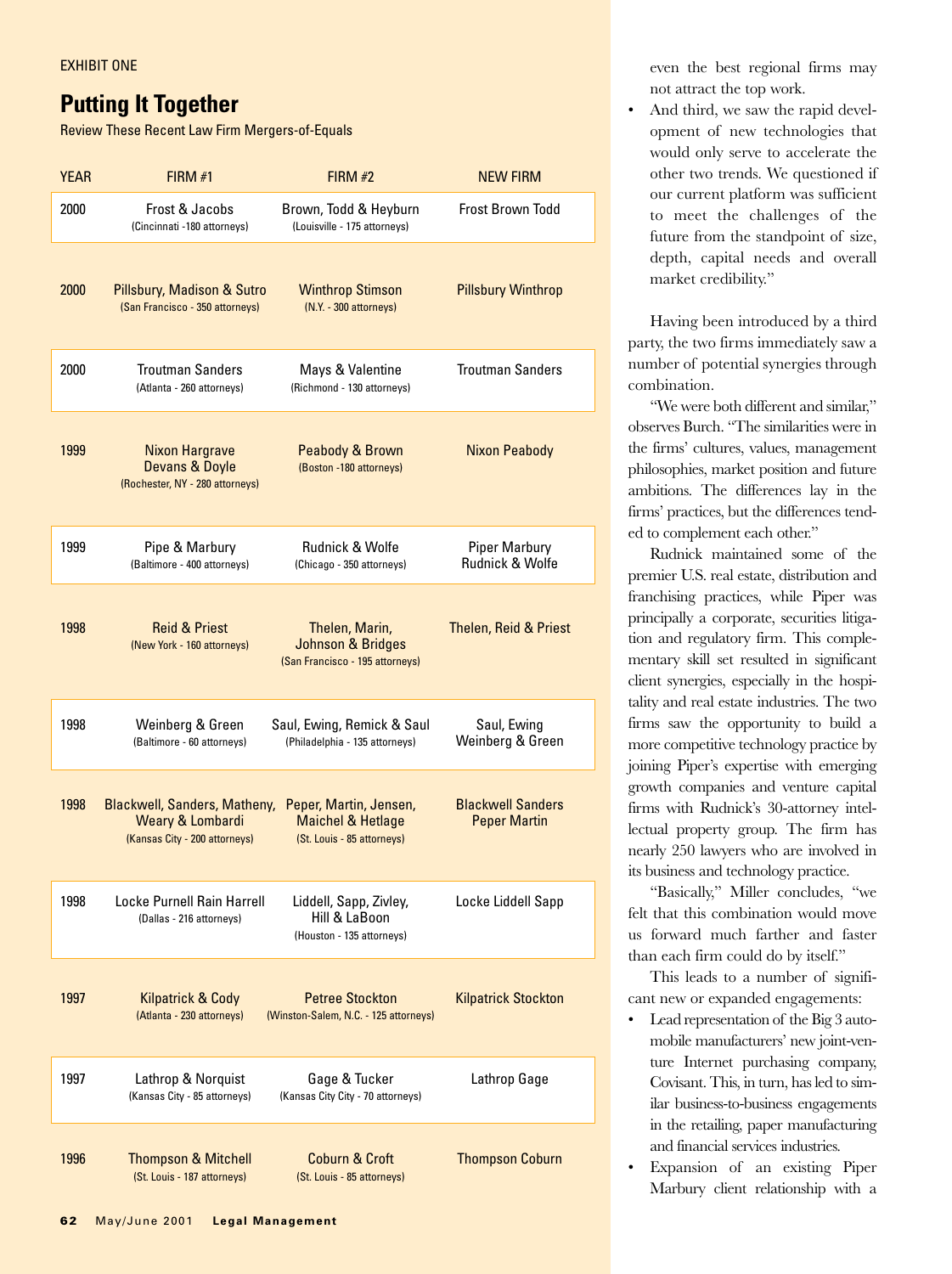major hotel chain from a single-specialty representation to a more broadbased one. This now includes corporate, real estate and franchising work, resulting in a nearly tenfold increase in the overall client relationship.

- Development of certain aspects of a multi-disciplinary relationship with one of the largest U.S. commercial real estate development companies.
- Representation of a multi-billion dollar telecommunications merger that involved more than 100 attorneys.

tect and expand its East Coast practice and to broaden the scope of services offered to its California clients.

The merger offered a number of attractive synergies between the two firms. Reid & Priest maintained a large energy practice and, with the addition of a West Coast presence, currently represents more than 100 gas and electric utilities nationally. In addition, Reid & Priest had a significant entertainment practice in New York, and having access to Thelen Marrin's Los Angeles office has enabled it to expand its representa-

*"This has been a terrific thing for both firms. The lawyers have been*

*very successful at cross-selling and are now working on various joint*

*strategic marketing initiatives."* 

• Representation of a major financial exchange in its development of an electronic commerce information and trading network.

At the time of the merger's closing in late 1999, the combined firm had 720 attorneys. Today, it has 860 – an increase of 140 lawyers, many of whom came as a result of lateral defections from other firms.

"All in all, this has been a huge success," Miller concludes. "Frank and I recently interviewed the firm's partners in conjunction with the annual compensation review and we were impressed with the number of partners who said they felt energized and challenged by the merger."

#### **Thelen Reid & Priest**

On July 1, 1998, Thelen, Reid & Priest was formed from a 190-lawyer Thelen, Marrin, Johnson & Bridges in San Francisco and 165-atorney Reid & Priest in New York. Thelen, Marrin had a strong project-finance and equipment-leasing practice, but felt that its New York City office was not growing sufficiently. As such, the firm sought a larger New York presence both to protion of television and media companies on a bi-coastal basis. By combining forces, the two firms also offer a broader platform from which to serve clients in construction law, labor and employment and project finance.

The process leading up to the combination included small merger committees on each side. The firm's Chairman Richard Gary says that an important decision in the merger process was putting off issues that didn't need to be solved right away. These included touchy items like setting partner compensation in the merged entity and completing a capitalization plan. Additionally, a transitional management team was put in place for a 30-month period.

Gary offers some advice: "Make sure you realize the impact such a change of roles and relationships might have on the people involved." As an example, he cited the dramatic change to Thelen's New York attorneys who, prior to the merger, were part of a small satellite office but are now members of an office of equal size and influence to San Francisco.

Both firms completed calendar 1998 with record financial results. One year after the merger, the combined firm registered a revenue increase of nearly 10 percent over the combined gross for both firms the prior year. In addition, in the first year following the merger, the average per-partner profitability for the merged entity was 15 percent higher than the average profitability of the two firms separately.

Gary reports that the new firm has continued to be very successful. "This has been a terrific thing for both firms. The lawyers have been very successful at cross-selling and are now working on various joint strategic marketing initiatives."

The firms' integration is largely complete. By attracting laterals, the firm has grown to from the original 345 to  $425$  lawyers — growth that, Gary believes, the two firms could not have achieved independently. Revenues and profits are at a record high.

"Thelen, Reid & Priest is now a national firm," he says, "and this has provided the platform for the rapid growth of the firm's energy and infrastructure practice that serves some of the largest utility and energy development companies in the nation." The firm is now looking to expansion internationally. Gary concludes, "The merger was far and away the best strategic move we ever made. We are looking forward to further expansion when we find the right opportunity."

#### **Locke Lidell & Sapp**

Providing clients with breadth and depth was a primary impetus to the merger of Locke Purnell Rain Harrell, a Dallas firm with 220 attorneys, and Liddell, Sapp, Zivley, Hill & LaBoon, a 190-attorney Houston firm. On January 1, 1999 they formed Locke Liddell Sapp.

Locke Purnell, itself the result of a merger some years ago, looked at accounting and other service industries and their own clients and discovered, according to Co-Managing Partner Harriet Miers, "Everyone is merging. So, we decided to examine why." Her Dallas-based firm wanted to support clients in Houston, but did not think a small satellite would be the right way to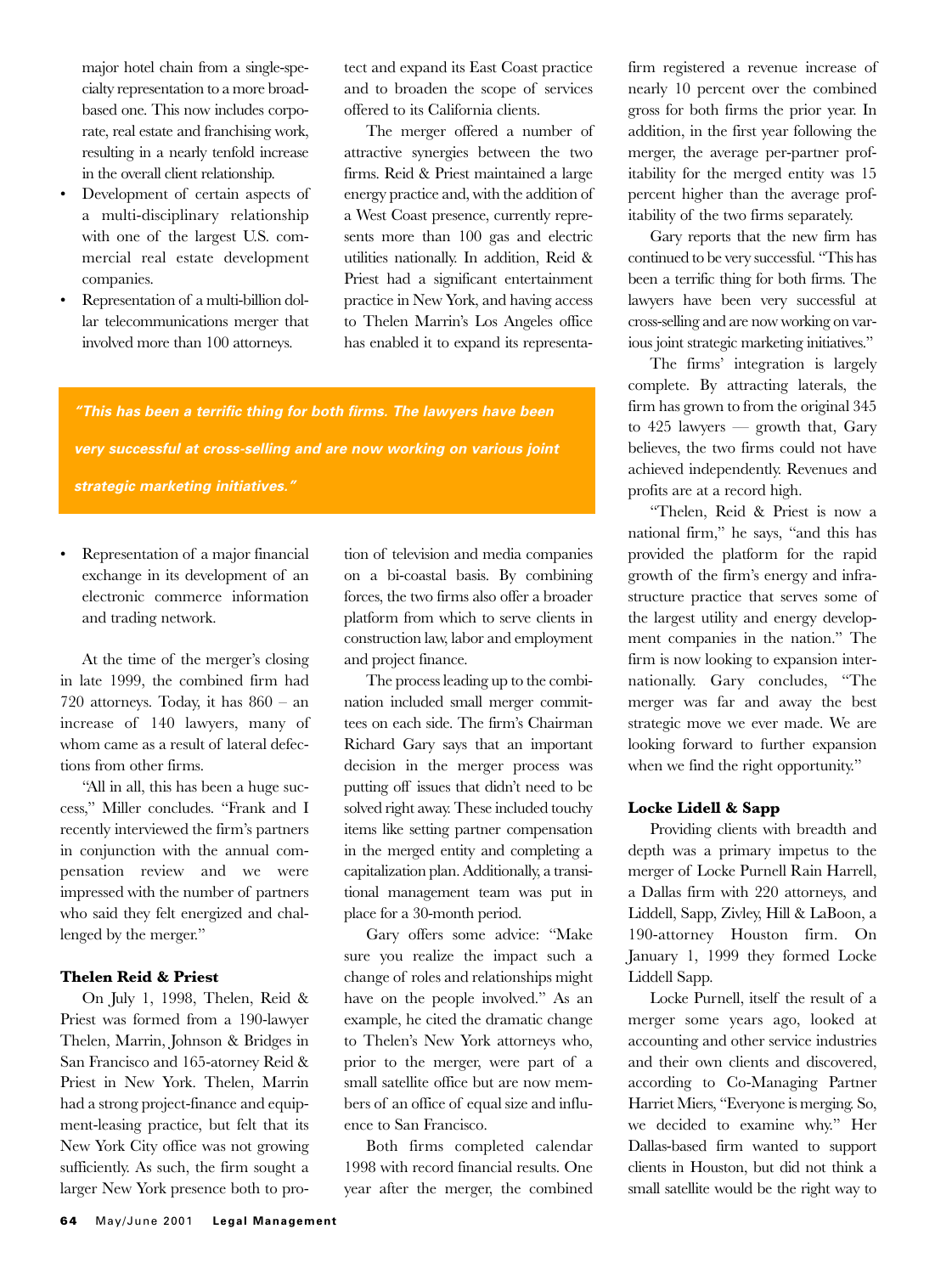go. Co-Managing Partner Bruce LaBoon agrees, "This combination was not cost-savings driven, like a bank merger, but was meant to provide the practice areas and bench depth to attract and hold national and international clients."

A partner in the Dallas firm contacted someone at the Houston firm. The two firms' managing partners met. They signed a confidentiality agreement. The ensuing meetings between the management committees were kept confidential from the rest of the partners until they signed a letter of intent. It took two and one-half months up to the point of this signing, and another twomonths until the partners voted  $-$  by super majority – to approve the merger.

The more the two firms talked, the more they realized how culturally compatible they were. "As partners from both firms looked at each other," explains Miers, "they concluded that those on the other side had the kinds of reputations and credentials they would want lawyers to have in their own firm."

The merger discussions also revealed a great deal of practice area compatibility. The Dallas firm brought expertise in IP and labor & employment, the Houston firm provided banking & finance and real estate, and both firms had strong litigation practices. Even though both firms had sizeable litigation practices, conflicts did not represent a major problem: Clients ended up waiving the few conflicts that did arise. Throughout the process, firm attorneys and staff members developed lists comparing each firm's major policies and procedures. This way, they identified differences and modified them accordingly.

In LaBoon's words, "We've been very pleased. It's going even better than we thought it would. People are getting along well. The lawyers are getting together to attract new clients. The combined systems are working. And so far we've had good financial results. It was a true merger of equals in every respect."

"The most encouraging result has been the reaction of our clients - they're very enthusiastic," Miers adds. "The

*"The combination has enabled us to develop new relationships. Our current clients take comfort that we are a larger firm. And a number of prospective clients have stated that size does make a difference."*

combination has enabled us to develop new relationships. Our current clients take comfort that we are a larger firm. And a number of prospective clients have stated that size does make a difference."

#### **Pillsbury Winthrop**

In November 2000, the partners of Pillsbury Madison & Sutro (San Francisco, 550 attorneys) and Winthrop, Stimson, Putnam & Roberts (New York, 265 attorneys) voted to create a new firm, Pillsbury Winthrop, a firm with over 800 attorneys in 14 offices and no single headquarters. Firm managers expect the merger to be completed this year.

The basic rationale behind the merger was to enable both firms to better serve their existing clients, especially in corporate finance, M&A, technology and international business. Pillsbury's practice was 80 percent domestic, with a growing technology practice and offices throughout California. Winthrop's practice was the opposite – 60 percent global with strong presence in Europe and Asia. Both firms had a stable of blue-chip clients (Chevron, BankAmerica, SBC Communications, Bank of New York and Deutschbank), yet both were concerned that their current footprint was not consistent with their client's evolving domestic and overseas needs.

According to Mary Cranston, Chairwoman of the combined firm, "Both firms had done extensive strategic planning beforehand and both were

clear about what they wanted in a merger partner before they began looking. In our case, we needed an international presence and Winthrop's offices in London, Hong Kong, Singapore and Tokyo were exactly what we needed." In addition, without a New York office, Pillsbury was referring millions of dollars of business each year to other law firms.

For its part, Winthrop Stimson's needs were almost the mirror image of Pillsbury's. Already 60 percent global, Winthop felt the need to expand its U.S. corporate practice – and Pillsbury, with almost 400 lawyers in California, provided an attractive opportunity. In addition, Winthrop was building a technology practice and saw significant synergies from Pillsbury's thriving 130-lawyer intellectual property practice, which included the former Cushman, Darby & Cushman patent group.

There were numerous other ways in which the two firms complemented each other. Both had a strong corporate finance/M&A capability, and both offered substantial practices in energy, telecommunications and banking. The firms had similar administrative staffs and were within \$15,000 of each other in per-partner profitability.

"Most importantly," says Cranston, "we found great similarity in our vision of the future and in our management philosophy. From the first time we sat down together, we were amazed at how much alike we were. It is still too early to know what the concrete benefits from this will be, but even before closing the transaction the low-hanging fruit benefits have been dramatic."

#### **Frost Brown Todd**

"Our strategic vision was to create a nationally prominent firm in the region between Chicago and Atlanta," states Ed Glasscock, Managing Partner of the Louisville-based, 205-attorney, Brown, Todd & Heyburn. "And [195-attorney Cincinnati-based firm] Frost & Jacobs shared the same vision." The two firms merged in November 2000 to form Frost Brown Todd, an eight-office law firm in four states.